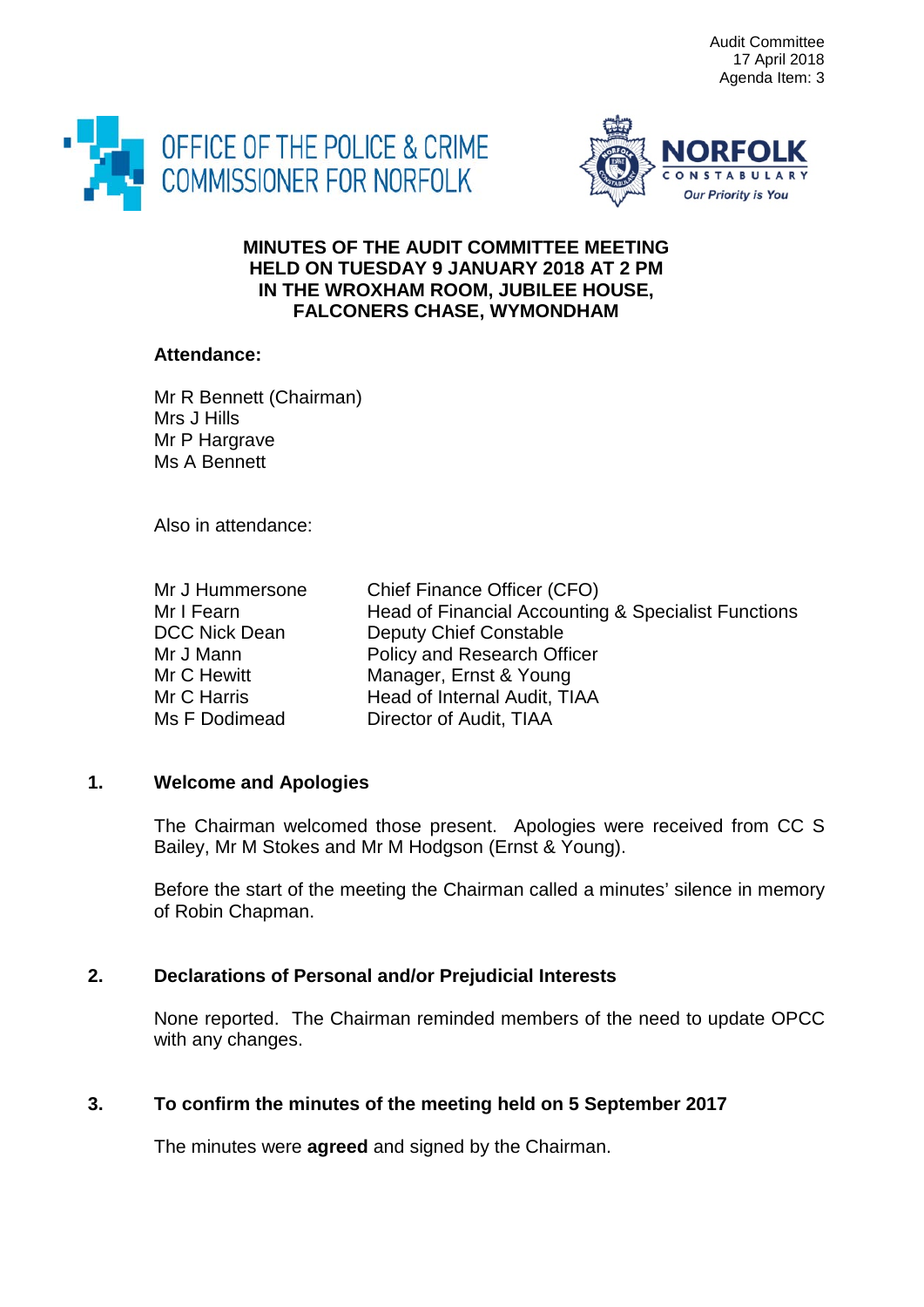### **4. Internal Audit - 2017/18 Audit Progress Report and Follow Up Report - 2018/19 Draft Internal Audit Plan**

The Head of Internal Audit introduced the reports with further commentary from the Director of Audit.

The Committee noted that the fieldwork for all of the audits would be completed by the end of the year. Since the last meeting 6 final reports had been issued, 5 were at draft stage and 9 were scheduled. Remaining reports would be presented to the Committee on 17th April 2018 along with the Head of Internal Audit Opinion (required for the Annual Governance Statement).

The Committee raised various questions on the Procurement audit, including the controls around the Tranman fleet system and the lack of interface with ERP and non-compliance with Contract Standing Orders. Officers present gave further explanations and reassurances around the issues raised and the management comments described the actions in hand. Members sought and received comments described the actions in hand. confirmation from TIAA that these matters would be followed up.

The Deputy Chief Constable addressed the matters raised in the Data Quality – Athena audit report. He described the 2 dashboards in use, some of the work in progress and how these issues were being addressed by Athena Management Board. The Committee noted that the Athena system was very big and complex but accepted that there had been slow and steady improvement in the usability of, and use of, the system. A further business case and change programme were in train and work to improve data quality was continuing.

The PFI Projects audits had both resulted in Substantial Assurance assessments. The Committee was advised that better value and lower costs were being achieved on both projects.

The Director of Audit introduced the Follow-Up report. 10 recommendations had been implemented since the last meeting leaving 19 priority 2 recommendations outstanding, 15 of which had had their deadlines extended.

The Committee was advised that the Suffolk Audit Committee had raised a number of questions on outstanding recommendations, particularly those relating to ICT. The Suffolk CFO was progressing the matter.

The Committee asked about recommendation NSP1626 (Information Technology Infrastructure Library) Framework, Gap Analysis. It was not clear what the consequences of not implementing the recommendation were. **The CFO and Director of Audit agreed** to follow this up and report back to the Committee.

The Committee concluded that given the number of recommendations raised to have 19 priority twos and no priority ones outstanding was very satisfactory.

Finally, the Director of Audit introduced the second draft of the Internal Audit Strategic Plan and Annual Plan. This had initially been considered at the previous meeting. The columns headed '2017/18' would be completed for the final version.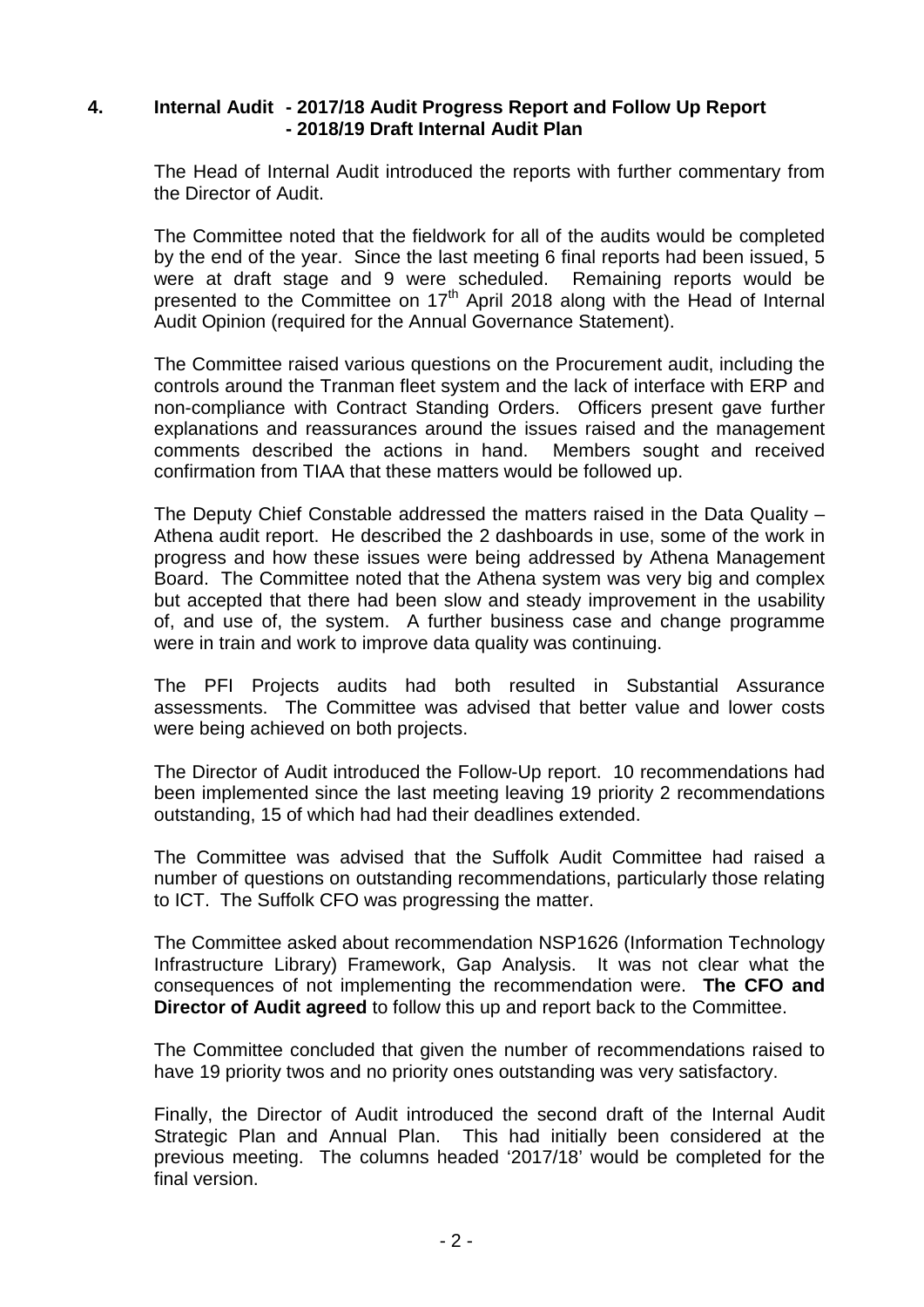The Committee was advised that Internal Audit was frequently asked to look at areas of business in the knowledge (management's) that limited assurance assessments might be forthcoming. The Committee reemphasised the need to ensure that the Plan covered the areas of greatest risk.

**The Director of Audit agreed** to collate any further responses (including from Suffolk), with a cross check to the Strategic Risk Registers, and bring a final version of the Plan to the April meeting of the Committee.

### **5. External Audit – Annual Audit Letter for the year ended 31 March 2017 - Audit Plan 2017/18**

The Audit Letter was presented by the Audit Manager (Ernst and Young LLP). It summarised the previous work and reports of the auditor with which the Committee was familiar.

The Chairman again expressed appreciation to the CFO and his team for the hard work on the accounts and a very satisfactory audit report.

The Committee was advised that Ernst and Young LLP had been reappointed as external auditors for Norfolk and Suffolk Police.

The Committee noted that the CFO would finalise the additional 2017/18 audit fees with EY.

The Audit Manager presented the Audit Plan for the 2017/18 Accounts. The Committee sought, and received, assurances that the reduced timescale for closing the accounts was manageable for the finance team and the auditors.

The Committee noted the appointment of Mark Hodgson in place of Kevin Suter as the EY Associate Partner.

### **6. Treasury Management**

The Committee noted the 2017/18 half year update on Treasury Management and the 2018/19 Annual Investment and Treasury Management Strategy Statement (TMSS). It raised a question on counterparty limits. **The CFO agreed** to discuss this with advisors. The TMSS would be included in the PCC's 2018/19 Precept and 2018/22 Medium Term Plan Report to the Norfolk Police and Crime Panel on 5 February 2018.

**The CFO agreed** to add the Prudential Code to the list of briefing topics for members.